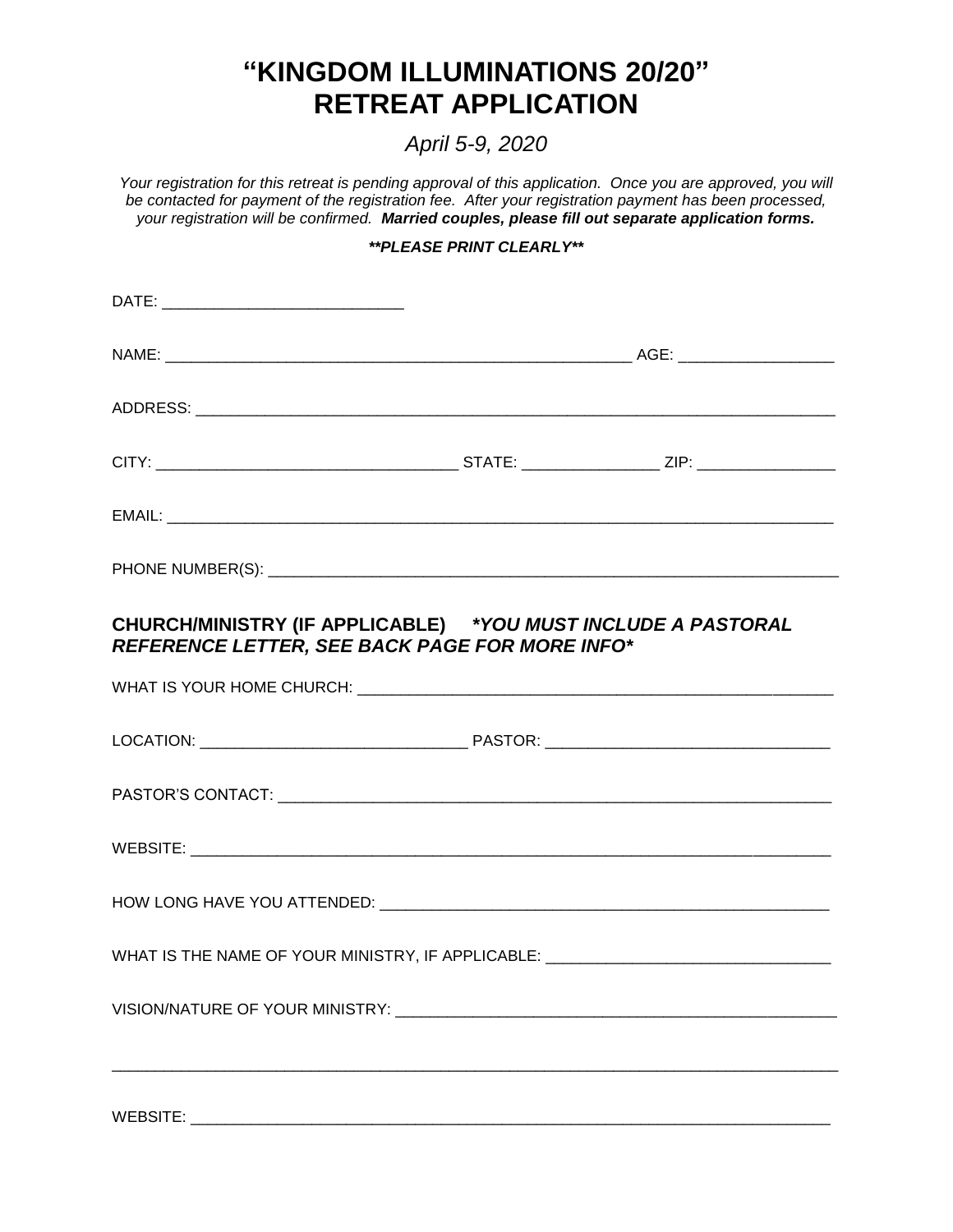| IN WHAT WAY(S) DO YOU SERVE YOUR CHURCH/MINISTRY: ______________________________ |                         |  |  |  |
|----------------------------------------------------------------------------------|-------------------------|--|--|--|
|                                                                                  |                         |  |  |  |
|                                                                                  |                         |  |  |  |
| <b>MEDICAL/PERSONAL INFO</b>                                                     |                         |  |  |  |
| DO YOU HAVE ANY MEDICAL CONDITIONS: YES<br><b>NO</b>                             |                         |  |  |  |
|                                                                                  |                         |  |  |  |
| IS THIS CONDITION WELL CONTROLLED WITH MEDICATION: YES                           | <b>NO</b>               |  |  |  |
| DO YOU HAVE ANY PHYSICAL LIMITATIONS OR DISABILITES: YES                         | <b>NO</b>               |  |  |  |
|                                                                                  |                         |  |  |  |
| DO YOU HAVE ANY ALLERGIES, INDLUDING FOOD ALLERGIES: YES                         | <b>NO</b>               |  |  |  |
|                                                                                  |                         |  |  |  |
| DO YOU HAVE ANY SPECIFIC DIETARY NEEDS (i.e. vegetarian, gluten free, etc):      | <b>YES</b><br><b>NO</b> |  |  |  |
|                                                                                  |                         |  |  |  |
|                                                                                  |                         |  |  |  |
|                                                                                  |                         |  |  |  |
| <b>RETREAT INFORMATION</b>                                                       |                         |  |  |  |
| HAVE YOU HEARD IAN CLAYTON OR KEVIN THOMPSON BEFORE: YES                         | <b>NO</b>               |  |  |  |
|                                                                                  |                         |  |  |  |

\_\_\_\_\_\_\_\_\_\_\_\_\_\_\_\_\_\_\_\_\_\_\_\_\_\_\_\_\_\_\_\_\_\_\_\_\_\_\_\_\_\_\_\_\_\_\_\_\_\_\_\_\_\_\_\_\_\_\_\_\_\_\_\_\_\_\_\_\_\_\_\_\_\_\_\_\_\_\_\_\_\_\_\_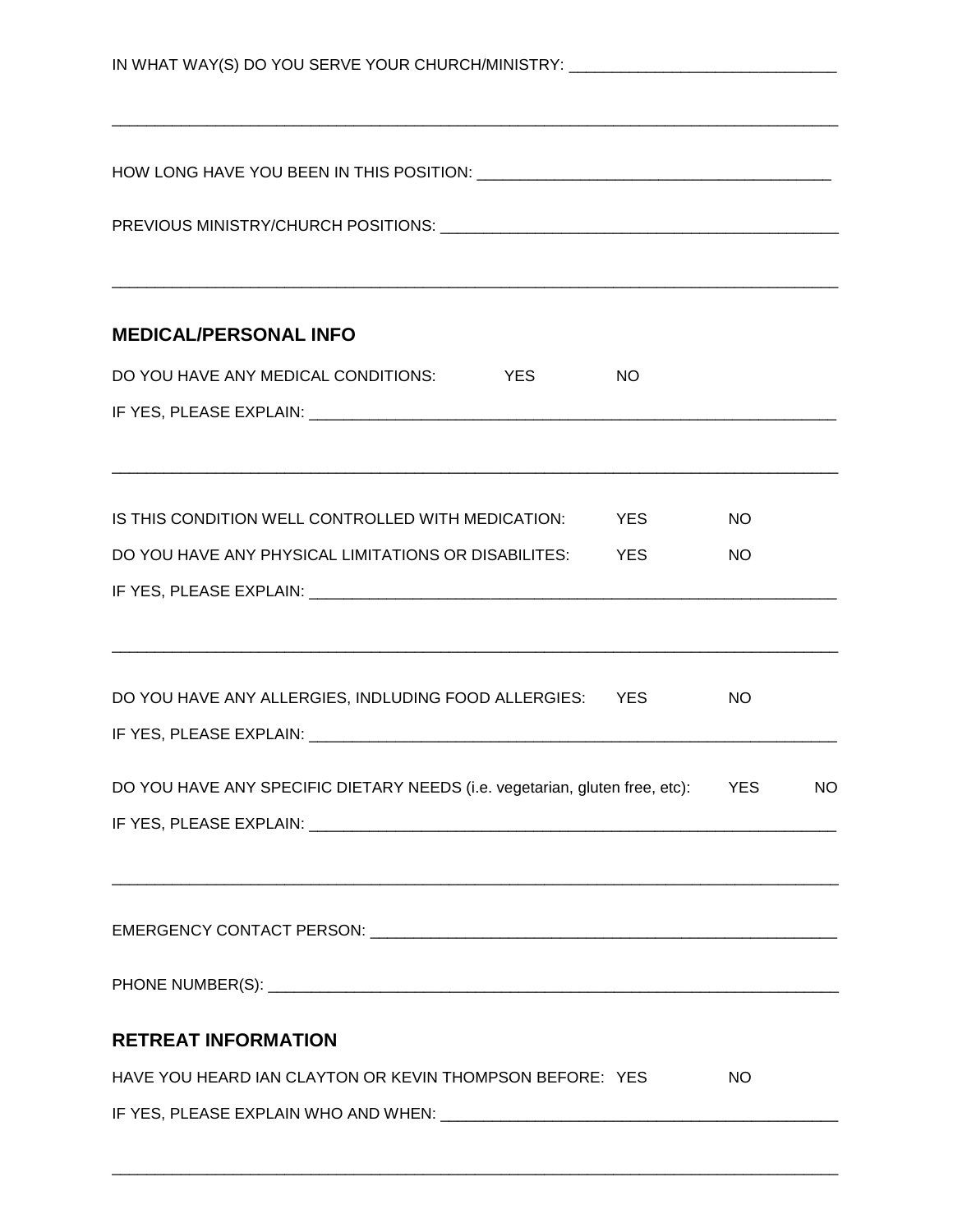*The purpose in asking the following questions is to hear your desires and expectations for attending. Our heart is to come into agreement with you for why you want to come and what you are expecting. There are no right or wrong answers. Please do not be too brief, and feel free to attach a separate sheet of paper if you need more space.*

\_\_\_\_\_\_\_\_\_\_\_\_\_\_\_\_\_\_\_\_\_\_\_\_\_\_\_\_\_\_\_\_\_\_\_\_\_\_\_\_\_\_\_\_\_\_\_\_\_\_\_\_\_\_\_\_\_\_\_\_\_\_\_\_\_\_\_\_\_\_\_\_\_\_\_\_\_\_\_\_\_\_\_\_

\_\_\_\_\_\_\_\_\_\_\_\_\_\_\_\_\_\_\_\_\_\_\_\_\_\_\_\_\_\_\_\_\_\_\_\_\_\_\_\_\_\_\_\_\_\_\_\_\_\_\_\_\_\_\_\_\_\_\_\_\_\_\_\_\_\_\_\_\_\_\_\_\_\_\_\_\_\_\_\_\_\_\_\_

\_\_\_\_\_\_\_\_\_\_\_\_\_\_\_\_\_\_\_\_\_\_\_\_\_\_\_\_\_\_\_\_\_\_\_\_\_\_\_\_\_\_\_\_\_\_\_\_\_\_\_\_\_\_\_\_\_\_\_\_\_\_\_\_\_\_\_\_\_\_\_\_\_\_\_\_\_\_\_\_\_\_\_\_

\_\_\_\_\_\_\_\_\_\_\_\_\_\_\_\_\_\_\_\_\_\_\_\_\_\_\_\_\_\_\_\_\_\_\_\_\_\_\_\_\_\_\_\_\_\_\_\_\_\_\_\_\_\_\_\_\_\_\_\_\_\_\_\_\_\_\_\_\_\_\_\_\_\_\_\_\_\_\_\_\_\_\_\_

\_\_\_\_\_\_\_\_\_\_\_\_\_\_\_\_\_\_\_\_\_\_\_\_\_\_\_\_\_\_\_\_\_\_\_\_\_\_\_\_\_\_\_\_\_\_\_\_\_\_\_\_\_\_\_\_\_\_\_\_\_\_\_\_\_\_\_\_\_\_\_\_\_\_\_\_\_\_\_\_\_\_\_\_

\_\_\_\_\_\_\_\_\_\_\_\_\_\_\_\_\_\_\_\_\_\_\_\_\_\_\_\_\_\_\_\_\_\_\_\_\_\_\_\_\_\_\_\_\_\_\_\_\_\_\_\_\_\_\_\_\_\_\_\_\_\_\_\_\_\_\_\_\_\_\_\_\_\_\_\_\_\_\_\_\_\_\_\_

\_\_\_\_\_\_\_\_\_\_\_\_\_\_\_\_\_\_\_\_\_\_\_\_\_\_\_\_\_\_\_\_\_\_\_\_\_\_\_\_\_\_\_\_\_\_\_\_\_\_\_\_\_\_\_\_\_\_\_\_\_\_\_\_\_\_\_\_\_\_\_\_\_\_\_\_\_\_\_\_\_\_\_\_

\_\_\_\_\_\_\_\_\_\_\_\_\_\_\_\_\_\_\_\_\_\_\_\_\_\_\_\_\_\_\_\_\_\_\_\_\_\_\_\_\_\_\_\_\_\_\_\_\_\_\_\_\_\_\_\_\_\_\_\_\_\_\_\_\_\_\_\_\_\_\_\_\_\_\_\_\_\_\_\_\_\_\_\_

HOW DID YOU HEAR ABOUT THE RETREAT AND WHY DO YOU WANT TO ATTEND:

WHAT ARE YOU EXPECTING TO GAIN FROM THIS RETREAT: \_\_\_\_\_\_\_\_\_\_\_\_\_\_\_\_\_\_\_\_\_\_\_\_\_\_\_\_\_\_

HAVE YOU ATTENDED ANY OF THE PREVIOUS RETREATS HOSTED BY KEVIN AND AMY THOMPSON: YES MO THE YES, WHAT YEAR(S) THOMPSON: YES NO IF YES, WHAT YEAR(S) \_\_\_\_\_\_\_\_\_\_\_\_\_\_\_\_\_\_\_\_\_\_\_\_\_\_\_\_\_

IF YES, PLEASE EXPLAIN HOW YOU CHANGED FROM YOUR EXPERIENCES AT THE RETREAT(S) (i.e. what you learned, how you have applied it to your life, what had the largest impact on you, etc)

\_\_\_\_\_\_\_\_\_\_\_\_\_\_\_\_\_\_\_\_\_\_\_\_\_\_\_\_\_\_\_\_\_\_\_\_\_\_\_\_\_\_\_\_\_\_\_\_\_\_\_\_\_\_\_\_\_\_\_\_\_\_\_\_\_\_\_\_\_\_\_\_\_\_\_\_\_\_\_\_\_\_\_\_

\_\_\_\_\_\_\_\_\_\_\_\_\_\_\_\_\_\_\_\_\_\_\_\_\_\_\_\_\_\_\_\_\_\_\_\_\_\_\_\_\_\_\_\_\_\_\_\_\_\_\_\_\_\_\_\_\_\_\_\_\_\_\_\_\_\_\_\_\_\_\_\_\_\_\_\_\_\_\_\_\_\_\_\_